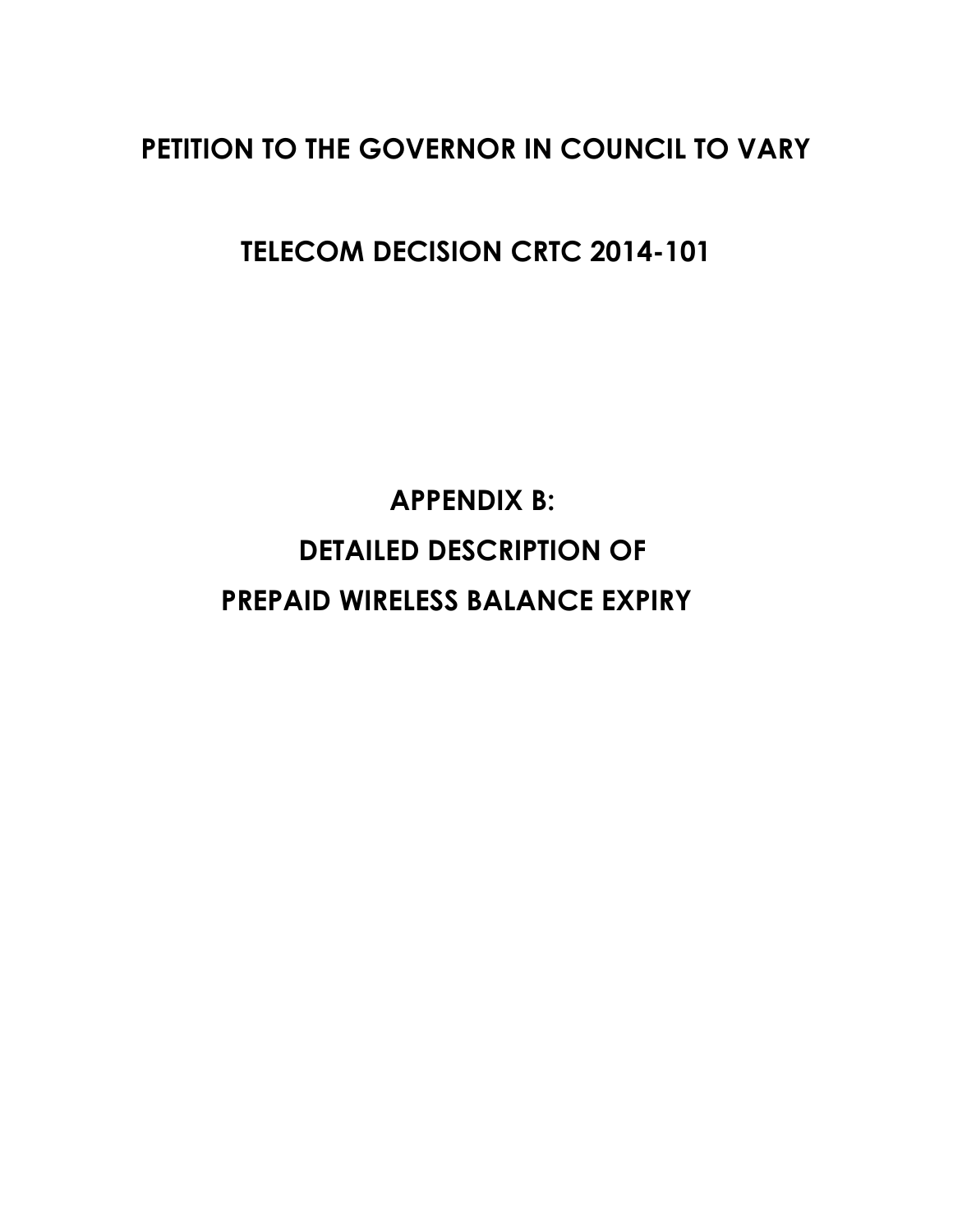## **Prepaid wireless balance expiry**

- 1. Whether on a time-plus-usage business model or a pay-per-use business model, prepaid consumers experience balance expiry in the same way.
- 2. Some time-plus-usage business model customers (*ie* consumers with a monthly plan) may never have the problem of balance expiry because they prepay only their monthly fee and never carry extra funds on their balance. Others may place extra funds on their account to purchase additional services as packages (called "add-ons" or "boosters" by some service providers), or on a pay-peruse basis. If these latter time-plus-usage customers miss the expiry date associated with their last top-up, the service provider will seize their unused funds and claim they "expired", meaning these customers will lose any extra funds they had on their account.
- 3. The customers that most regularly suffer as a result of balance expiry are those in the pay-per-use category. Customers on a pay-per-use business model almost always carry a balance and some have balances of hundreds of dollars. These customers have to add a top-up (of at least \$10) every month in order to preserve the funds in their account. They have total discretion as to when to "spend" these funds, and as some rarely use the services, they accumulate large balances.
- 4. Balance expiry is associated with the last top-up a consumer has made. The wireless service providers ("WSPs") state the consumer must make an additional top-up otherwise the balance would expire in 30 days, or some other time period, according to the size of the top-up.
- 5. WSPs apply expiration dates to top-up payments according to the amount of the top-up. For example, Virgin Mobile Canada says a \$15 top-up expires after 30 days; Telus says a \$25 top-up expires after 60 days; Rogers says a \$100 top-up expires after 365 days.
- 6. If a customer makes a top-up before the expiry date of the most recent top-up, the cash already in the account is preserved and the cash balance is increased by the value of the new top-up. For example, the account of *a brand new customer* who bought a \$15 top-up on January 01 that would expire in 30 days would appear as follows: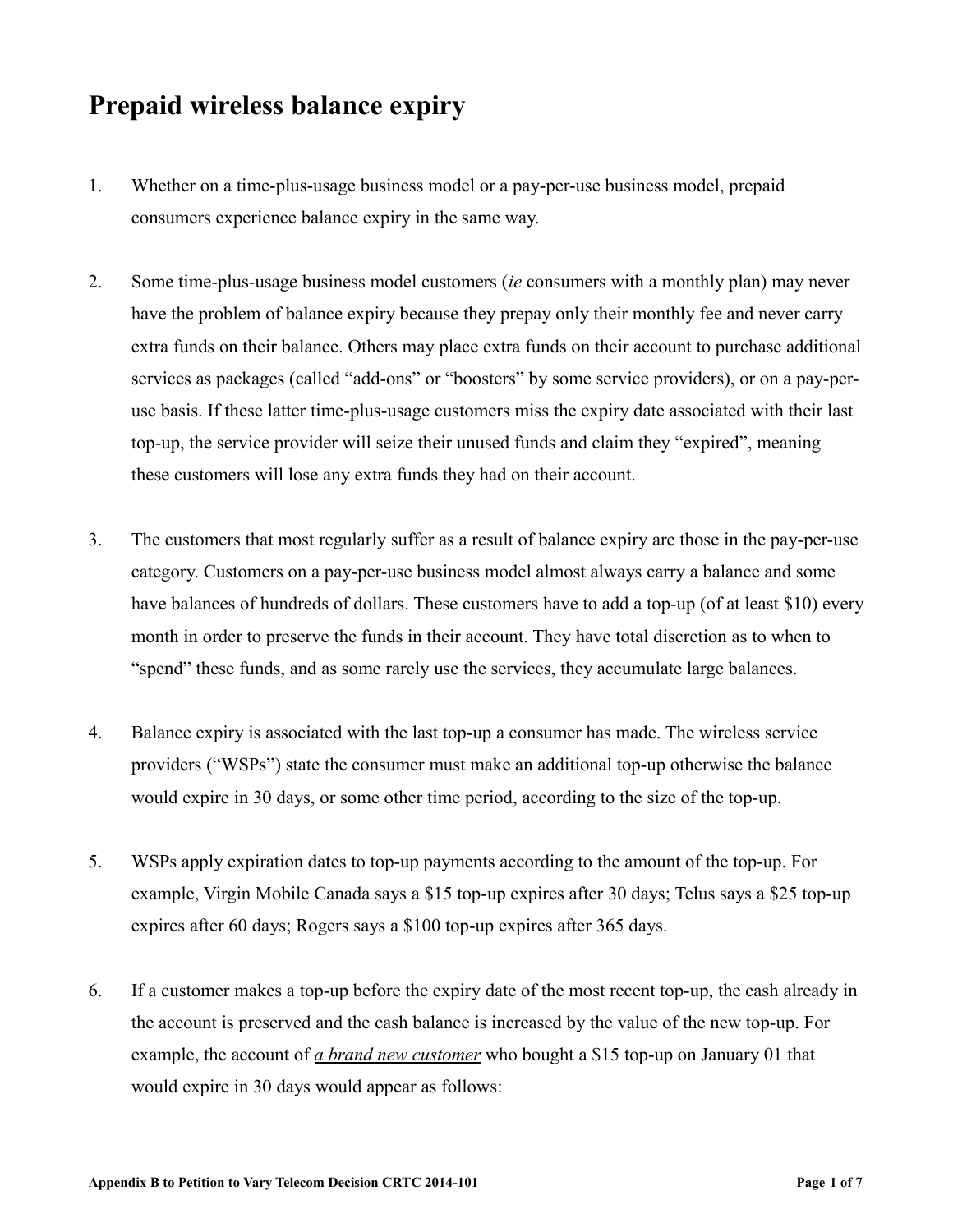| <b>Date Description</b> |                                            | <b>Cash balance</b> |
|-------------------------|--------------------------------------------|---------------------|
| Jan <sub>01</sub>       | Initial purchase of prepaid services       | \$15                |
| Jan $05$                | Browsed 40 pages (ie used \$4 in services) | \$11                |
| Jan 31                  | Expiry day: purchase \$15 top-up           | \$26                |
| Feb 01                  | Day after expiry date: balance preserved   | \$26                |

7. If, however, the customer does not make a top-up before the expiry date, the WSP seizes the entire cash balance remaining in the customer's accounts. For example, the account of *a brand new customer* who bought a \$15 top-up on January 01 that would expire in 30 days would appear as follows:

| <b>Date Description</b> |                                            | <b>Cash balance</b> |
|-------------------------|--------------------------------------------|---------------------|
| Jan <sub>01</sub>       | Initial purchase of prepaid services       | \$15                |
| Jan $05$                | Browsed 40 pages (ie used \$4 in services) | \$11                |
| Jan $31$                | Expiry day: no further top-up purchased    | \$11                |
| Feb 01                  | Day after expiry date: balance confiscated | \$0                 |

8. If a top-up is not made before the expiry of the most recent top-up, the WSP seizes *all* the cash in the customer's account. This includes cash that accumulated *prior* to the purchase of the most recent top-up bearing the expiry date. The account of a customer of four years, for example, who accumulated a balance of \$300 over those previous four years, and who bought a top-up on January 01 that expired in 30 days would appear as follows:

| <b>Date Description</b> |                                              | <b>Cash balance</b> |  |
|-------------------------|----------------------------------------------|---------------------|--|
| Dec 31                  | Accumulated balance from previous four years | \$300               |  |
| Jan 01                  | Purchase of further \$15 top-up              | \$315               |  |
| Jan $05$                | Browsed 40 pages (ie used \$4 in services)   | \$311               |  |
| Jan 31                  | Expiry day: no further top-up purchased      | \$311               |  |
| Feb 01                  | Day after expiry date: balance confiscated   | \$0                 |  |

9. Thus, the customer loses a total of \$311 on the expiry date.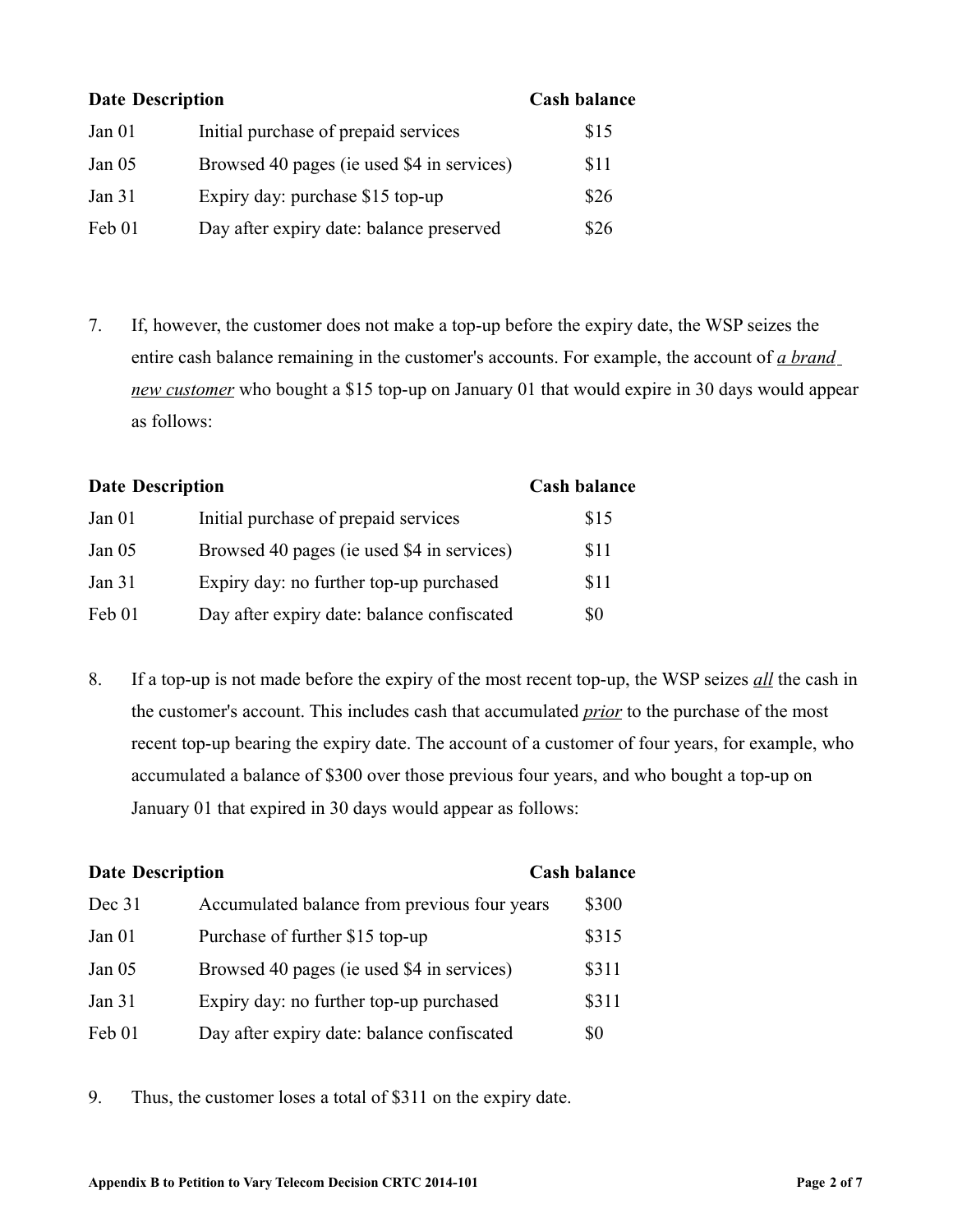10. An expiry date purports to entitle the WSP to confiscate the remaining cash balance on the top-up associated with such a date. However, the above example clearly demonstrates that WSPs confiscate *prior accumulated cash funds* which are entirely unrelated to the most recent top-up and which have no expiry date attached to them.

### **WSP's defence of balance expiry during**

- 11. During the CRTC's Wireless Code Proceeding, the wireless sector's primary defence of the practice of balance expiry went as follows: The purchase of a top-up creates a time-plus-usage agreement allowing the consumer access to the provider's wireless system. Activation of a top-up starts the clock ticking on that access. When the time runs out on the access period, the unused portion of the balance is taken by the service provider as consideration for the access provided.
- 12. During the CRTC's Wireless Code Proceeding, representatives of the WSPs often compared the prepaid wireless business model to that of a car rental agreement. This, however, is a specious comparison. In the car rental example, the customer pays up front for a service and what expires is simply the usage purchased if not all the service/time paid for is utilized.
- 13. By contrast, the pay-per-use wireless consumer deposits funds into an account in order to purchase services or goods immediately or at some time in the future *as and when* the consumer uses those services or goods. So, unlike a car rental agreement when unused service/time expires, what happens with prepaid wireless balance expiry is that the industry places expiration dates on the *unused funds* in consumers' accounts, not on any unused service or time.

### **Analysis of prepaid wireless balance expiry: Most recent top-up**

- 14. Balance expiry, as carried out by wireless service providers, is a fundamentally flawed business practice.
- 15. All WSPs tell consumers that top-up payments are the means by which they can add funds to their account to pay for the services or to purchase the goods available via the wireless network. The providers purport to apply an expiry date to that top-up which entitles them to seize the remaining balance at the end of a specified period, eg after 30 days.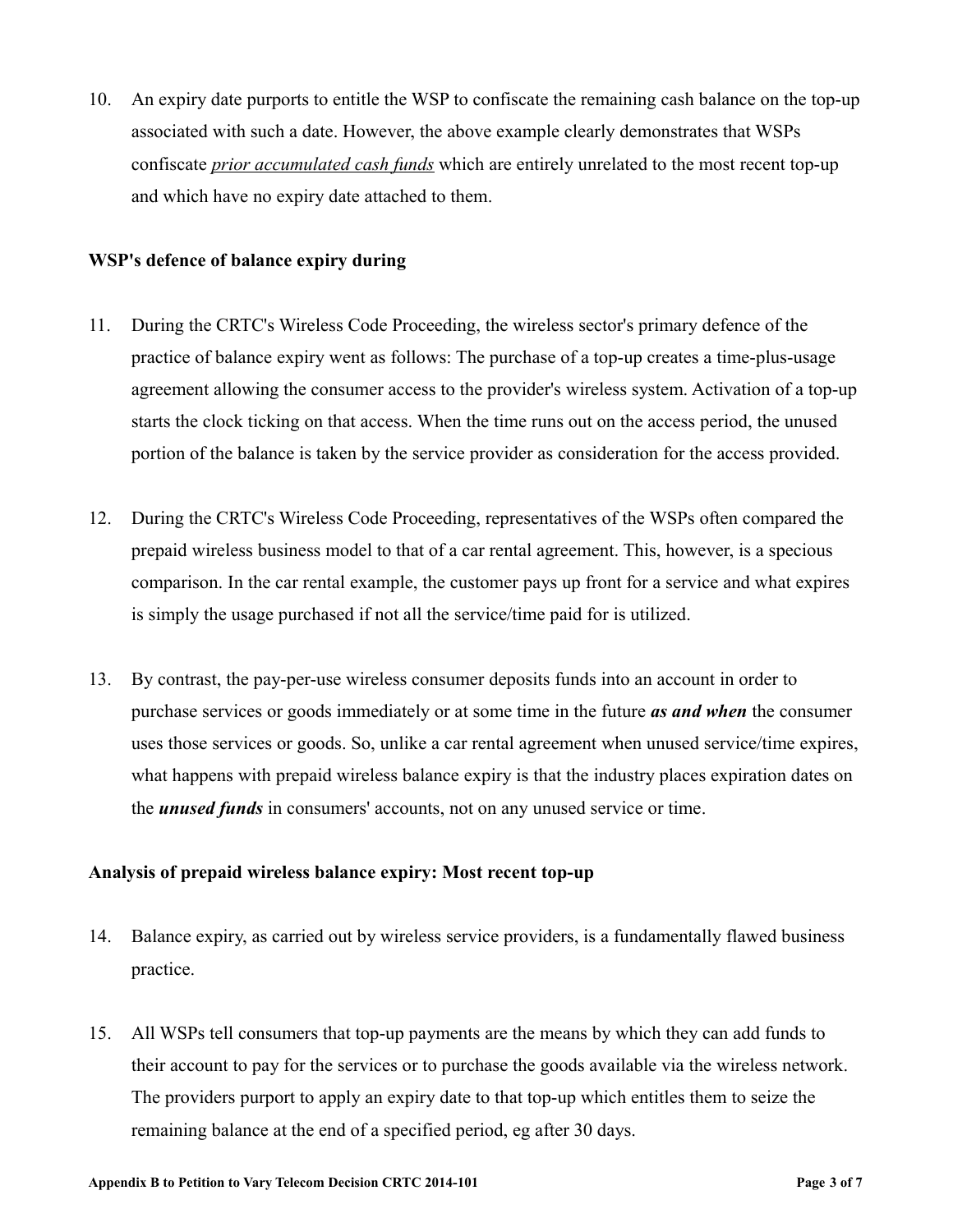- 16. In the examples above at paragraphs 6 to 8, with respect to the January 1 transaction alone, at the end of the 30-day period, each customer has an unused balance of \$11. The WSPs would seize each of these balances at midnight of the expiry date.
- 17. The industry's defence of this action is that when customers activated their top-ups, they started the clock ticking because activation gave them access to the wireless network. The industry is claiming, therefore, that the amount taken upon balance expiry is consideration for access to the wireless system. Access, in this context, the industry says, is a commodity in and of itself, and is paid for with the remaining balance.
- 18. Even if the industry's argument (that the unused balance is consideration for access to their system) is taken at face value, it is impossible to find the other elements of a contract in this transaction.
- 19. For there to be a valid contract, there must be three elements: an offer, an acceptance and consideration to seal the agreement.
- 20. A survey of the evidence presented by consumer groups during the CRTC's Wireless Code Proceeding (such as top-up cards, promotional materials and terms of service, included as Appendix D and Appendix E) would show that no service provider on the market today makes any express offer to any prepaid customer (whether a pay-per-use customer or a time-plus-usage customer who makes an extra top-up to purchase extra services) of "access to the network" to be paid for with the funds remaining from a top-up payment.
- 21. If the offer was never expressly made, it can not be said to have been accepted. It is simply not possible for a consumer to agree to purchase something which the consumer does not even know is being offered.
- 22. Where there is no offer, there can be no acceptance. Therefore, balance expiry cannot be justified as payment of consideration for access to the service provider's system as the WSPs argued it was during the CRTC's Wireless Code Proceeding.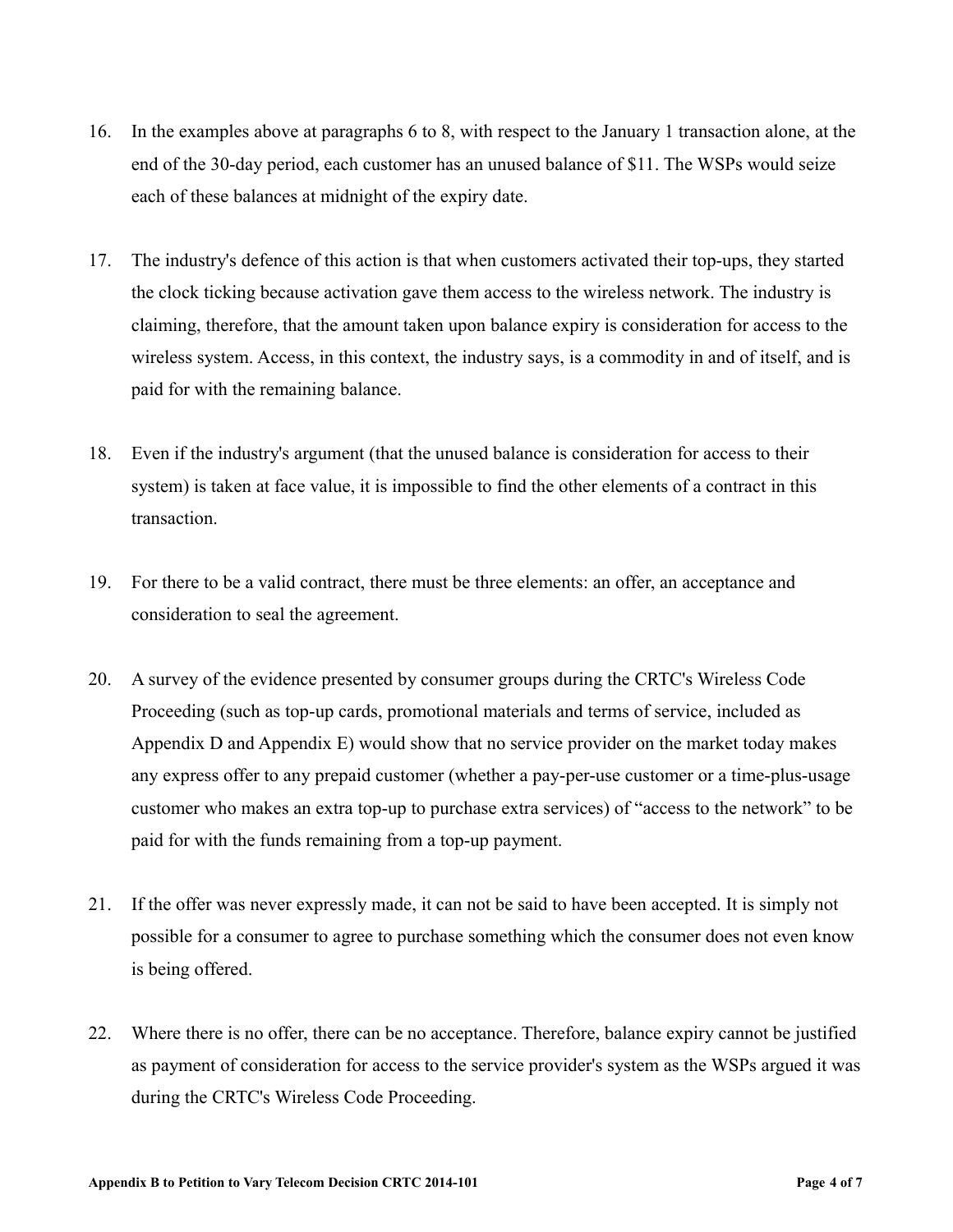- 23. Furthermore, the language of the top-ups, as shown in the evidence included in Appendix D and Appendix E, is quite explicit. All WSPs refer to the "expiry" of funds in prepaid wireless accounts. The seizure of funds upon an expiry date is a very specific act; one that is distinct from and wholly incompatible with the receipt of payment for a service for which a customer agreed to pay. The language used by the WSPs, therefore, makes it very clear to consumers that their unused funds are seized from them by the WSPs and that they have not voluntarily agreed to hand over those funds to the WSPs in exchange for any service of any kind.
- 24. A closer look at the industry's argument reveals that it is problematic when considering the situation of time-plus-usage customers who have placed extra funds into their accounts to purchase extra services. They have already paid for access that month. According to the WSPs' argument, these customers' unused balances are taken as payment for "access to the system" for that same month if they happen to miss the expiry date for their next top-up payment. This is patently unfair.
- 25. The industry's argument is particularly of concern for the pay-per-use consumers, who are told by the industry that they have total discretion in how they use their funds. Pay-per-use consumers have an expectation that they determine when and to what they apply their cash balance.
- 26. If "access to the system" is offered as a commodity in and of itself requiring a separate payment (as opposed to being factored into the rates for pay-per-use services), then pay-per-use customers expect to also determine when and if they will purchase such a commodity.
- 27. In other words, these customers require an express offer for "access to the system" to be made, which they would expressly accept – if they wished to have it.

#### **Analysis of prepaid wireless balance expiry: Prior accumulated funds**

- 28. The practice of seizing prepaid wireless balances on a purported expiry date is most flawed when applied to prior accumulated funds.
- 29. In the example above at paragraph 8, the expiry date relates to the \$15 top-up purchased on January 1. On January 31, the entire balance of \$311 is seized.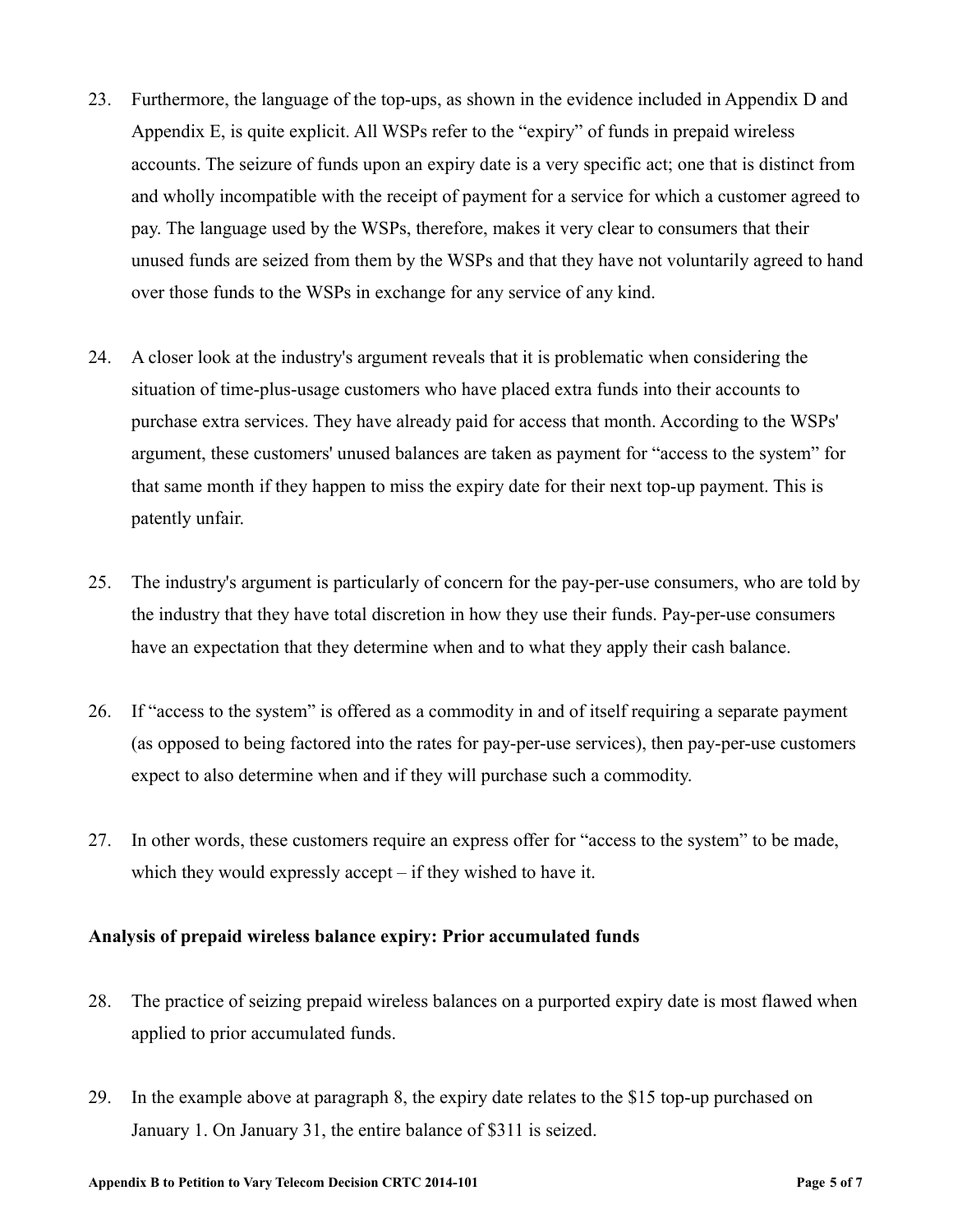- 30. According to the industry's argument, the service provider claims the unused \$11 from the top-up for access to the system for the month. But what about the other \$300 accumulated from prior top-ups that was in the customer's account? By the WSPs' argument, this sum is also consideration for "access to the system" during the month of January. This, however, cannot be justified as there is no offer of access to the wireless network for \$311 for a 30-day period, which the customer accepted. A review of the evidence in Appendix D and Appendix E will show that no WSP makes any offer of this nature.
- 31. Conditions placed on a current top-up purchase have no bearing on the accumulated balance in consumers' prepaid wireless accounts. Therefore, it is unfair that consumers are deprived of these accumulated funds and WSPs are unjustly enriched when they confiscate funds that have nothing to do with the transaction on which the purported balance expiry date is applied.

#### **Future performance agreements and provincial prohibition on expiry**

- 32. The offer the WSPs make to prepaid consumers is one for which the application of expiry dates is prohibited all across Canada.
- 33. Service providers tell consumers that top-ups are the means whereby they can add funds to their account to purchase goods and services from among the variety of goods and services offered. Top-ups are presented in the same manner as retail gift cards and are sold in retail outlets along with gift cards for various retail establishments. Top-ups can also be made online or over the phone. Top-up payments constitute an offer to consumers to pay up front and to have the discretion to acquire goods and services of their choosing whenever they want from their wireless provider.
- 34. Such arrangements are called future performance agreements. The cash, funds or credits in such accounts are protected in every province against expiry. Consumers cried out against the corporate abuse through which they were deprived of their prepaid balances and retailers were unjustly enriched; their elected representatives responded and enacted laws to protect consumers from this abuse. Yet, this same harm has continued unabated in the wireless sector.